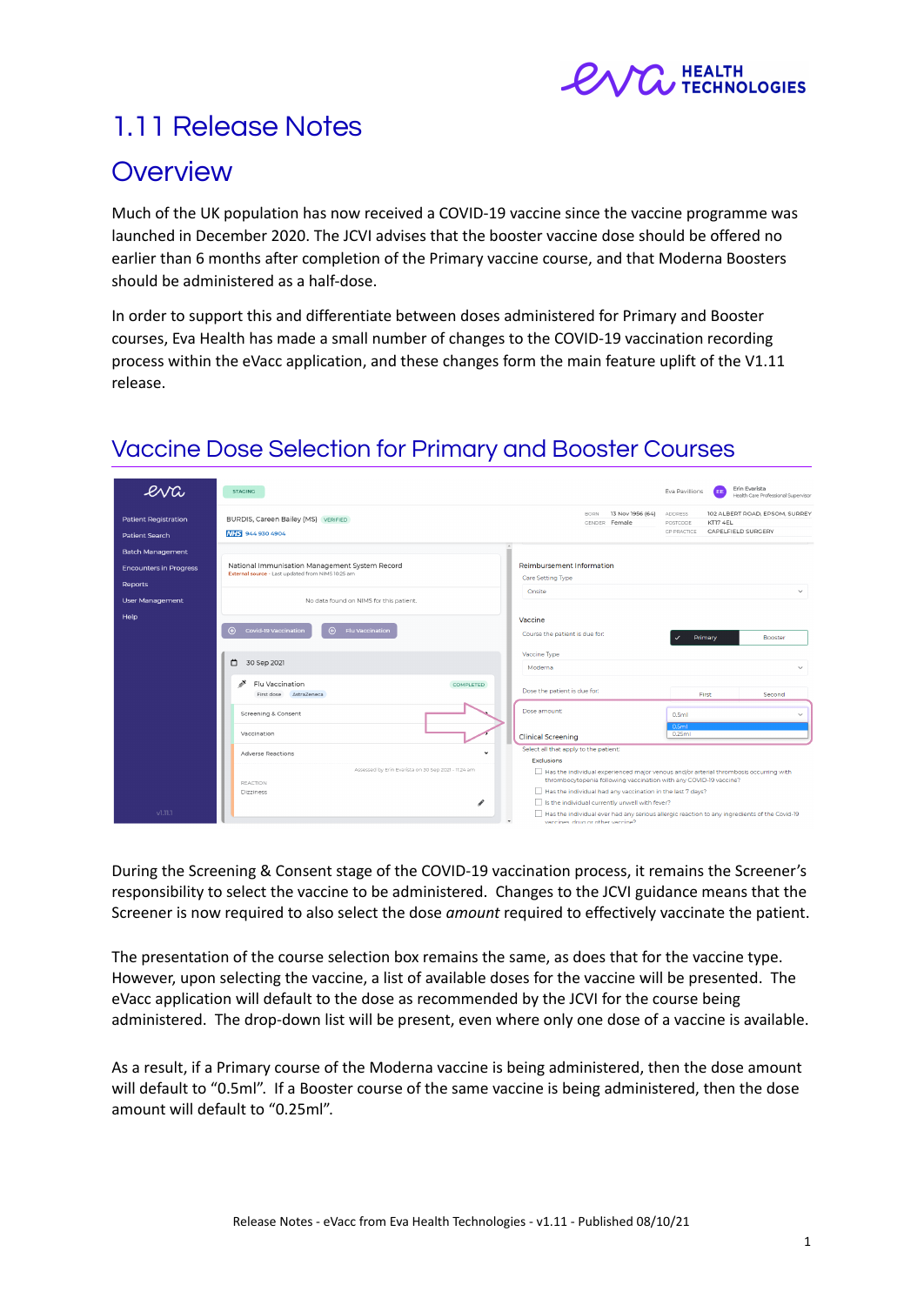The situation may arise where the Screener wishes to select the full 0.5ml dose of Moderna as a "Booster" vaccination. This may be in the event of it being administered as a third dose of a primary course, where the patient is severely immunosuppressed, for example.

| If a dose is selected that                                                                                                              |                                                                                                                                                                                                                                                                                                                                                                                                                      |                                           |  |
|-----------------------------------------------------------------------------------------------------------------------------------------|----------------------------------------------------------------------------------------------------------------------------------------------------------------------------------------------------------------------------------------------------------------------------------------------------------------------------------------------------------------------------------------------------------------------|-------------------------------------------|--|
| does not align with JCVI                                                                                                                | Vaccine                                                                                                                                                                                                                                                                                                                                                                                                              |                                           |  |
| recommended<br>guidance, then a                                                                                                         | Course the patient is due for:                                                                                                                                                                                                                                                                                                                                                                                       | Primary<br><b>Booster</b><br>$\checkmark$ |  |
| warning will be                                                                                                                         | Vaccine Type                                                                                                                                                                                                                                                                                                                                                                                                         |                                           |  |
| presented, as shown<br>(right)                                                                                                          | Moderna                                                                                                                                                                                                                                                                                                                                                                                                              |                                           |  |
|                                                                                                                                         | Dose amount:                                                                                                                                                                                                                                                                                                                                                                                                         | 0.5ml                                     |  |
| It should be noted that<br>the Screener is not<br>prevented from<br>proceeding with the<br>vaccination process,<br>even if a warning is | You have selected COVID-19 Vaccine Moderna. Patients receiving this vaccine as their<br>⊙<br>booster should be given a 0.25ml (Booster) dose. A full dose, 0.5ml (Primary Course)<br>should only be given if the patient has been identified as severely immunosuppressed<br>and is receiving a third dose as part of their primary course. Please check and confirm<br>that the correct dose has been administered. |                                           |  |

*(PLEASE NOTE - At the time of this release, NHS-D have yet to finalise the specification for the handling of 3rd dose primary course COVID-19 vaccinations)*

# Other Changes

## General

presented.

#### [EF-2376] Minor rewording of Clinical Screening Questions

NHS-D have recently issued a minor uplift to the wording of the COVID-19 Clinical Screening questions that are presented within the "Screening & Consent" template. The changes have been made in readiness for the forthcoming 3rd dose primary course vaccination support and as a result of clinical guidance and improvement. The text and supporting response narrative has therefore been uplifted for the following two "Caution" questions:

- *- "Has the individual ever experienced an urticarial (itchy) skin reaction following a COVID-19 vaccine?"*
- *- "Has the individual had any vaccination in the last 7 days?"*

Please follow the guidance given in the supporting text to both of these questions.

#### [EF-2273] Enhanced alerting for historically-recorded Flu vaccinations when selecting the at-risk group of "Over 50"

A recent uplift to the age-related flu eligibility logic has resulted in users correctly not receiving an age-related alert where the patient is aged 49 years, but will turn 50 by the end of the current flu season. This logic has now been extended to the recording of historical vaccines, where a date in the past is used as the vaccination date.

**OLOGIES**